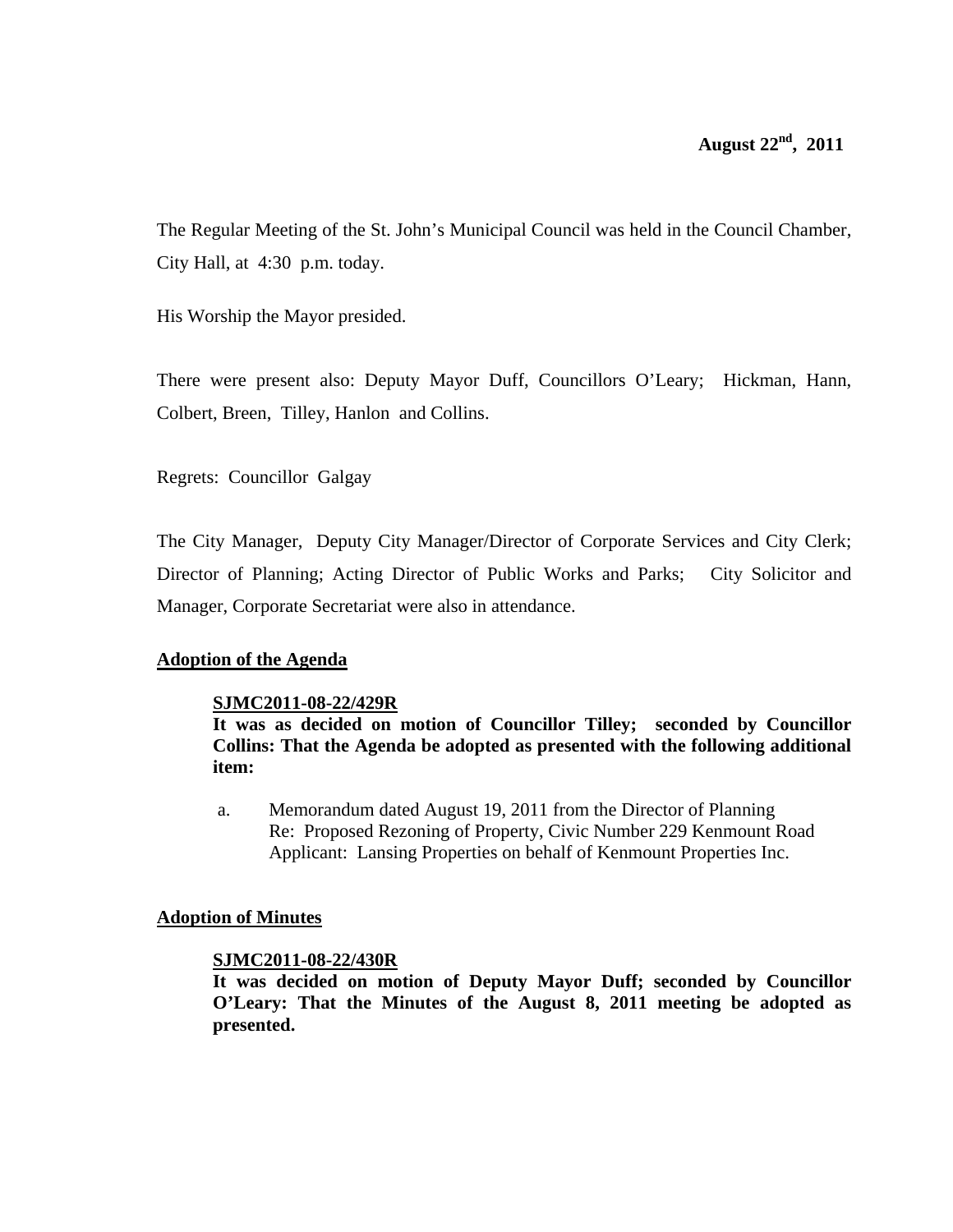# **Passing of the Honourable Jack Layton**

His Worship the Mayor noted the passing of The Honourable Jack Layton, leader of the New Democratic Party of Canada. He offered condolences to his family and all Canadians on behalf of Council and the citizens of St. John's, and called for a moment of silence.

# **Business Arising**

Under business arising, Councillor Hanlon, in response to a query by the Deputy Mayor concerning the Medecins Sans Frontieres/Doctors without Borders, advised that they will be bringing an exhibit to Bannerman Park September 8 to 11, 2011.

# **A.P Parking Garage – Civic Number 1 Clift's-Baird Cove**

Under business arising, Council considered a memorandum dated August 15, 2011 from the City Manager regarding the above noted.

### **SJMC2011-08-22/431R**

**It was moved by Councillor Hickman; seconded by Councillor Hann: That Council defer a decision for the present time on the proposed amendments to the St. John's Municipal Plan and the St. John's Development Regulations respecting the A.P. Parking Garage as recommended by the City Manager. When the discussions between the Sonco Group Inc.'s legal representatives and planning consultants and City staff on possible alternative options to retain the parking inventory at the garage are concluded, the issue will be brought back to Council for discussion and direction.** 

 **The motion being put was unanimously carried.** 

**Notice of Motion – Mobile Vending By-Law**

# **SJMC2011-08-22/432R**

**Pursuant to Notice of Motion, it was moved by Councillor Hickman; seconded by Councillor Hann: That the Mobile Vending (Amendment No. 1-2011) By-Law be adopted.** 

**Discussion ensued during which Councillor Hann asked if the amendment would apply to mobile vending units appearing at the Regatta and Festivals.**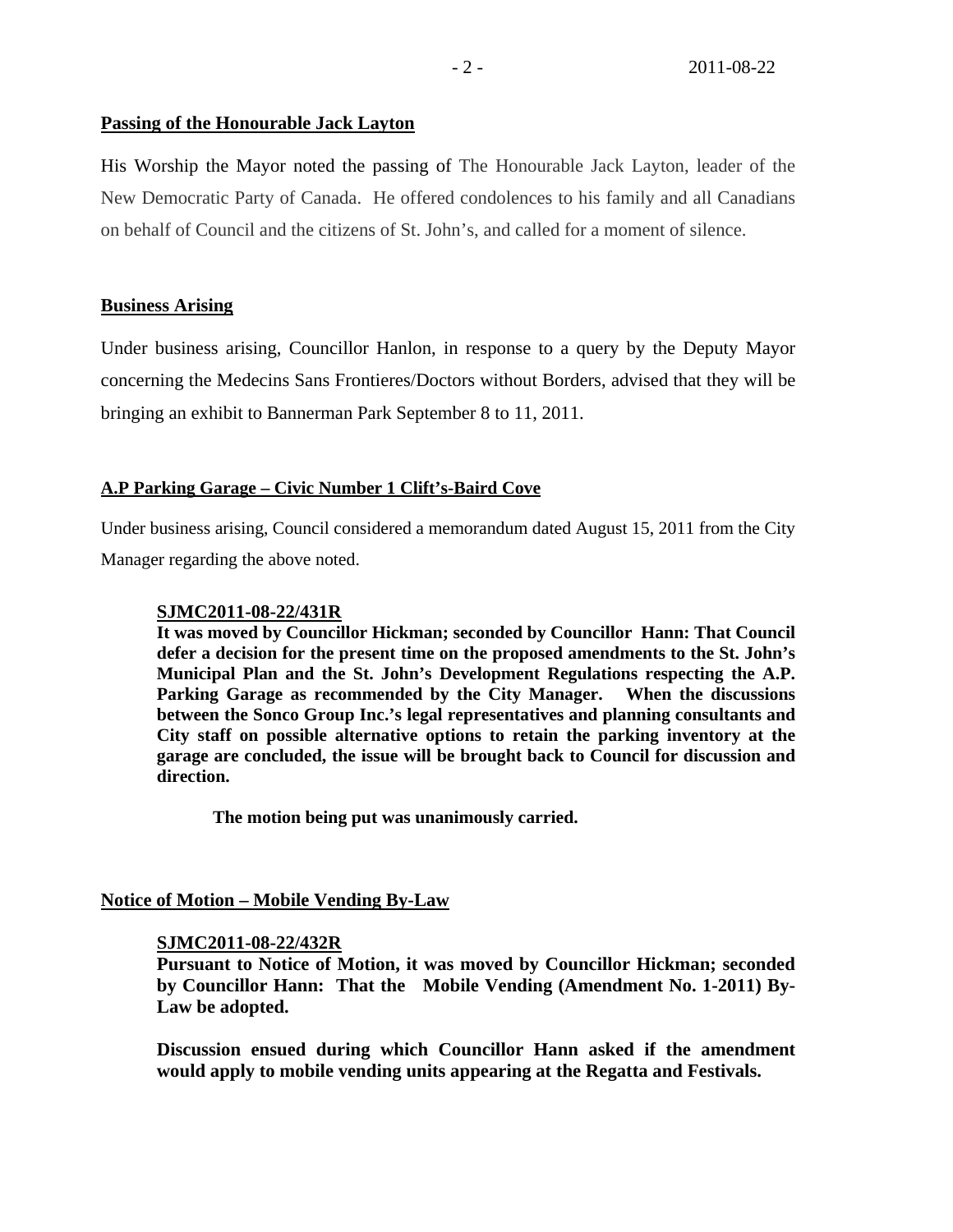### **SJMC2011-08-22/433R**

**It was then moved by Deputy Mayor Duff; seconded by Councillor O'Leary: That the motion be deferred pending further clarification on the proposed amendment.** 

### **The motion to defer, being put was unanimously carried.**

### **Development Committee Report dated August 16, 2011**

Council considered the following Development Committee Report dated August 16, 2011:

# **1. Proposed Rezoning to Allow an Office Building Development Deacon Investments Ltd. Property at Hamilton Avenue and Job Street (Ward 2)**

The Development Committee reviewed correspondence from Ron Fougere Architects Associates Ltd. advising that Deacon Investments Ltd. Wish to amend their rezoning application to permit the development of a ten (10) storey building as opposed to the original proposed eight (8) storey building. The top two storeys would be house condominiums. The Terms of Reference for the Land Use Assessment Report as approved by Council on July 12, 2011, would be sufficient for both the original application and the revised application. Once the Land Use Assessment Report has been submitted by the applicant and reviewed by staff, a public meeting on the rezoning application will be scheduled by City Staff.

This update on the rezoning application is provided for Council's information.

Robert F. Smart City Manager Chair – Development Committee

### **SMC2011-08-22/434R**

**It was moved by Councillor Hann; seconded by councilor Collins: That the Committee Report be adopted as presented.** 

### **The motion being put was unanimously carried.**

#### **6 Dunfield Street**

Councillor Hanlon alluded to the issue surrounding a complaint from a resident of Dunfield Street upset because their property was not reinstated to the condition it was in before the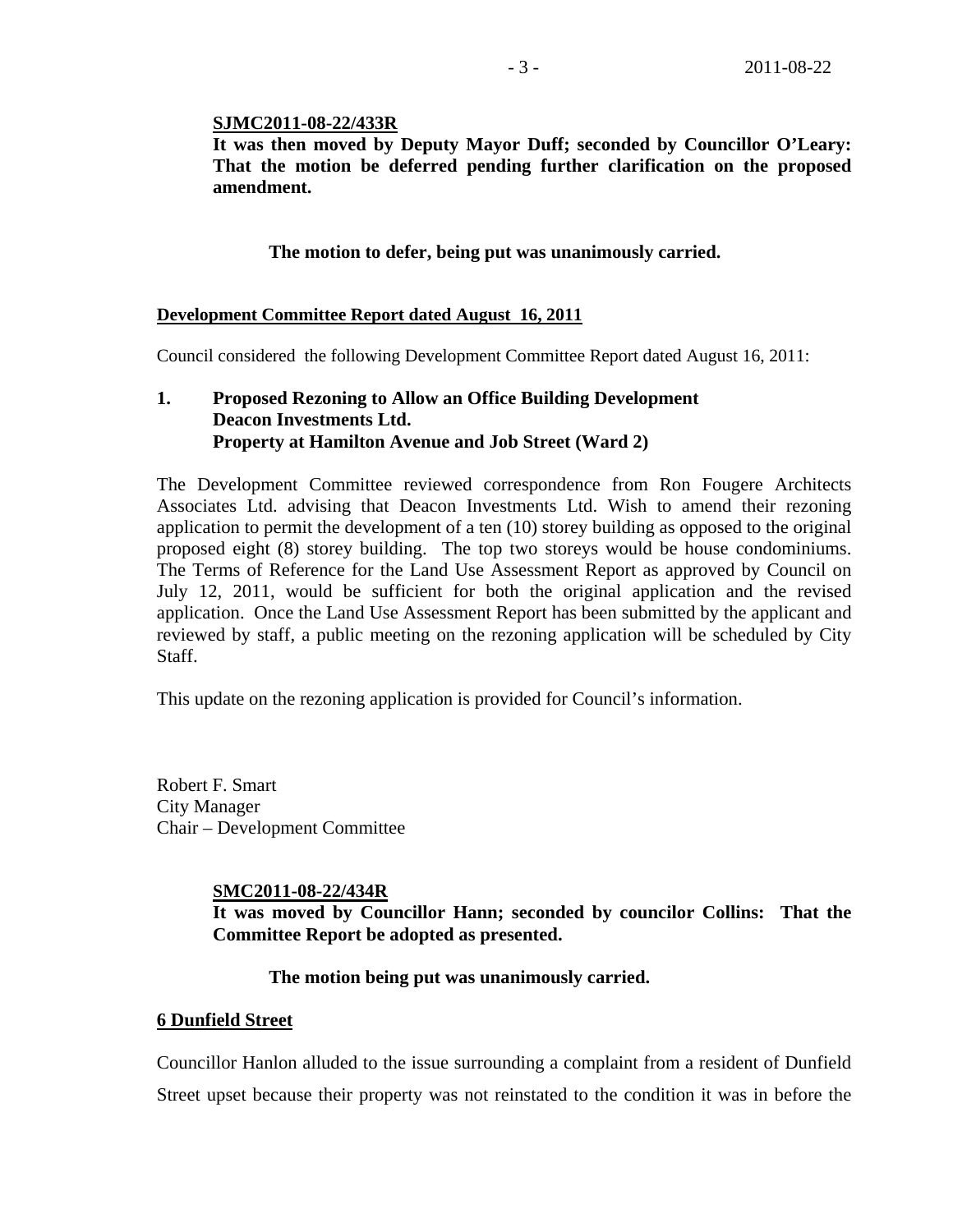construction of the new Lawton's Store on Elizabeth Avenue. Councillor Hanlon noted that it is unfair that the home owner has to reinstate the property and asked that the City have the property reinstated. It was noted that the matter was discussed at last week's Development Committee meeting and that this is a civil issue between the developer and the property owner, however, the Director of Building and Property Management will be in touch with both parties to have the issue resolved.

# **Arts Advisory Committee Report dated July 28, 2011**

Council considered the following Arts Advisory Committee Report dated July 28, 2011:

**Attendees:** Deputy Mayor Shannie Duff, Chairperson George Murray – Association of Cultural Industries, Vice-Chairperson Councillor Sheilagh O'Leary Councillor Sandy Hickman Councillor Frank Galgay Frank Fagan, Film Representative Ken Murphy, Newfoundland and Labrador Arts Council Rep. Thea Morash, WANL Peter Rompkey, RCA Theatre Jen Winsor, Music NL Andrew Draskoy, Dance NL Heather Hickman, Manager of Community Development Kay Anonsen, Arts & Cultural Development Coordinator Bernadette Walsh, Special Projects Coordinator Rhonda Rose-Colbert, Project Assistant Karen Chafe, Recording Secretary

# **Report:**

# **1. Arts Jury: Update on Planning a One-Day Workshop on Grants**

The Arts & Cultural Development Coordinator updated the Committee on the plans to undertake a one-day workshop on the grants program to help the artists navigate the grants process and to solicit feedback from the artists to determine if the process requires improvement. The better able are applicants to comprehend the process, the better quality of applications submitted.

# 2. **Density Bonusing for New Developments to Encourage Investment in the Arts**

The Committee discussed the idea of density bonusing which enables a municipal body the opportunity to offer new developments a level of density that surpasses the allowable Floor Area Ratio (FAR) in exchange for amenities such as affordable housing, parking garages, green spaces, or any other benefits considered to be for the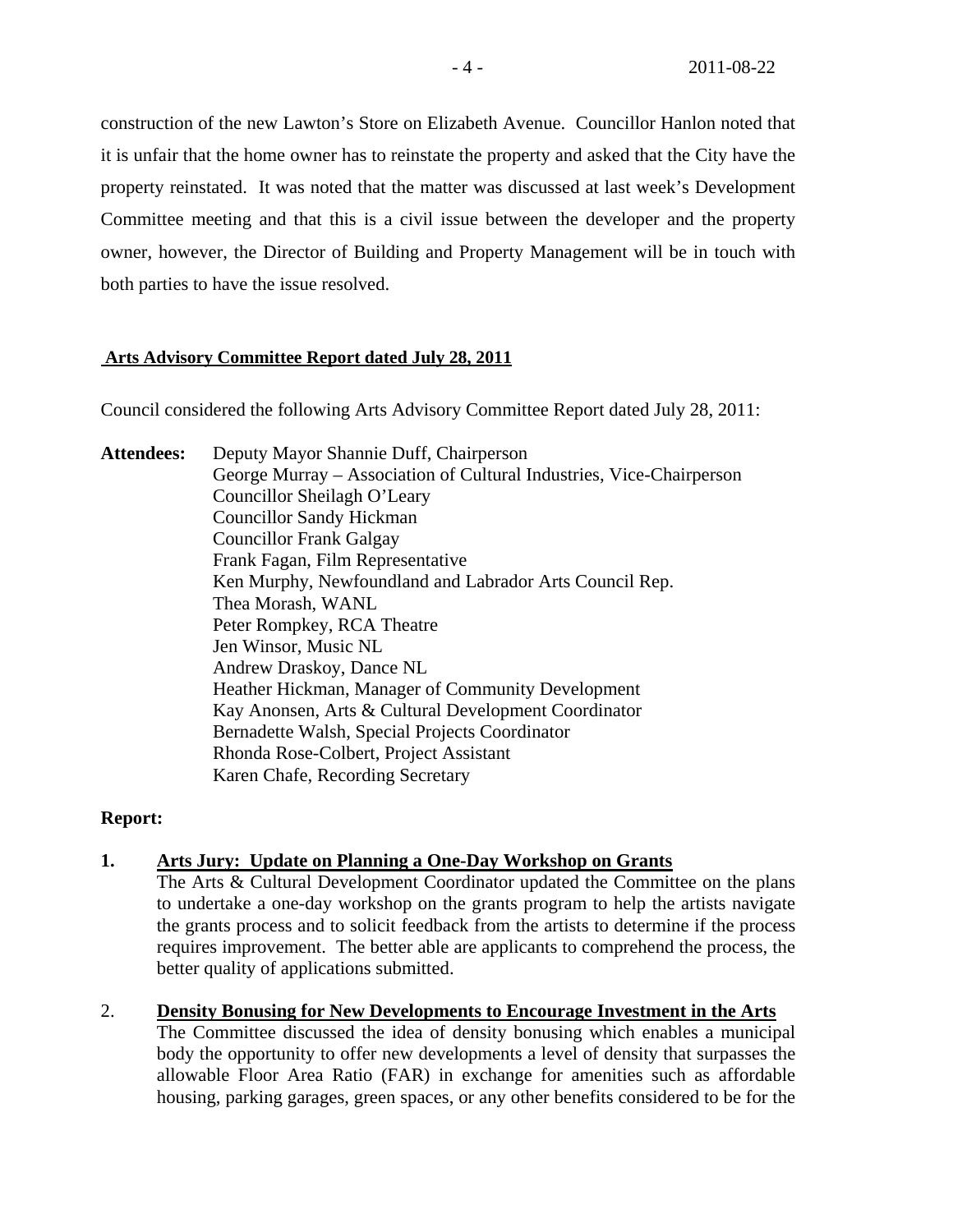public good of the community. The Committee felt that the City should pursue such a policy which would include the arts as a public benefit.

**The Committee on motion of Frank Fagan; seconded by Councillor Hickman recommends that the City encourage investment in the arts for the public good which would be facilitated through exploring density bonusing or other incentive strategies to encourage the participation of the corporate community as patrons of the arts. The Committee further recommends that the issue be referred to the Planning Standing Committee for further investigation.** 

# 3. **Metro Verse Update**

Thea Morash updated the Committee on the progress of the Metro Verse initiative which should be ready to launch in September of this year. It was suggested that the poetry on the buses will also be a good catalyst for having poetry displayed in other public spaces. The selected poems will be forwarded to the next meeting of the Arts Advisory Committee.

### 4. **Art Procurement: Recent Acquisitions**

The art procurement selections for 2011 were presented to the Committee.

**As a reception is usually held to commemorate the art procurement program, the Committee recommends that a reception be held this year for both the 2010 and 2011 acquisitions, (as a reception was not held for last year's pieces), and that this be covered under Council's budget for receptions.** 

**Deputy Mayor Shannie Duff Chairperson** 

#### **SJMC2011-08-22/435R**

**It was moved by Deputy Mayor Duff; seconded by Councillor O'Leary: That the Committee's recommendations be approved.** 

 **The motion being put was unanimously carried.** 

#### **Development Permits List**

Council considered the following Development Permits List for the period August 5 to 18, 2011: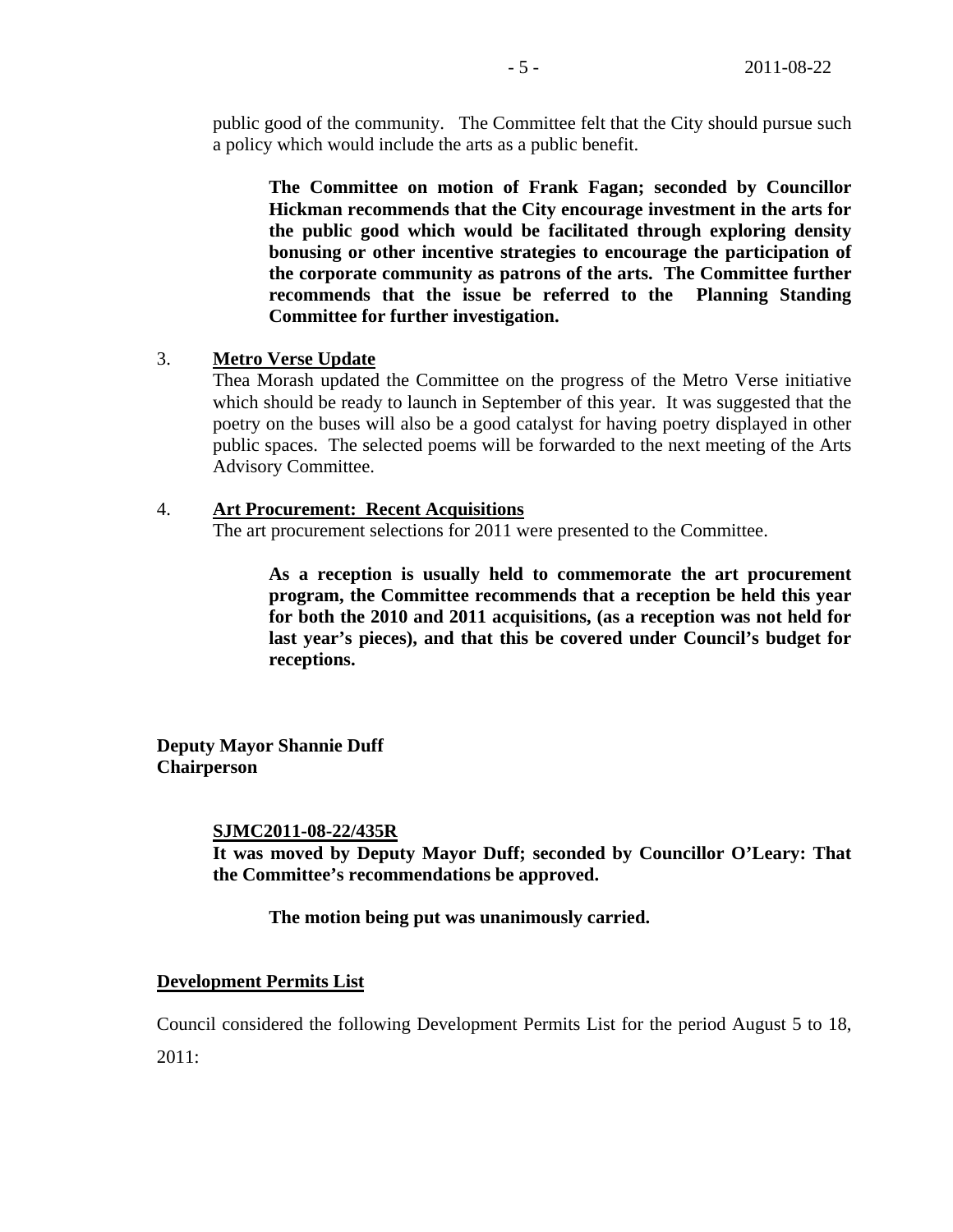| Code       | Applicant                                                            | Application                                                          | Location            | Ward | Development<br><b>Officer's Decision</b> | Date       |
|------------|----------------------------------------------------------------------|----------------------------------------------------------------------|---------------------|------|------------------------------------------|------------|
| <b>RES</b> | John O'Leary                                                         | <b>Building Lot</b>                                                  | Lot No.1 Macbeth Dr | 4    | Approved                                 | 11-08-05   |
| <b>RES</b> | Dave Ashley                                                          | Subdivide<br>Semi<br>for<br>Detached<br>Dwelling,<br>Lots 2A&3A only | Connor's Avenue     | 3    | Approved                                 | 11-08-08   |
| <b>COM</b> | Sheppard Case<br>Architects<br>for<br>Crombie<br><b>Developments</b> | Construction of 4-Unit<br>Power<br>Residential<br>Centre             | 56 Kenmount Road    | 4    | Approved                                 | $11-08-11$ |
| <b>COM</b> | Joe Healy                                                            | Office<br>Home<br>$\overline{\phantom{0}}$<br>Plumbing Contractor    | 23 Robinson's Place | 3    | Approved                                 | 11-08-17   |
| <b>RES</b> | <b>Wayne Collins</b>                                                 | Demolition & Rebuild<br>of Single<br>detached<br>Dwelling            | 26 Linegar Avenue   | 5    | Approved                                 | 11-08-17   |
|            |                                                                      |                                                                      |                     |      |                                          |            |
|            |                                                                      |                                                                      |                     |      |                                          |            |
|            |                                                                      |                                                                      |                     |      |                                          |            |
|            |                                                                      |                                                                      |                     |      |                                          |            |
|            |                                                                      |                                                                      |                     |      |                                          |            |

| $\bullet$ | Code Classification:<br>RES - Residential<br>COM - Commercial<br>AG - Agriculture<br>OT<br>- Other                                                                                                                        | <b>INST</b><br><b>IND</b> | - Institutional<br>- Industrial |  |
|-----------|---------------------------------------------------------------------------------------------------------------------------------------------------------------------------------------------------------------------------|---------------------------|---------------------------------|--|
| $***$     | This list is issued for information purposes only. Applicants have been advised in<br>writing of the Development Officer's decision and of their right to appeal any decision<br>to the St. John's Local Board of Appeal. |                           |                                 |  |

**Andrea Roberts Assistant Development Officer Department of Planning**

# **Building Permits List**

# **SJMC2011-08-22/436R**

**It was decided on motion of Councillor Hann; seconded by Councillor Tilley: That the recommendation of the Director of Building and Property Management with respect to the following Building Permits List be approved:**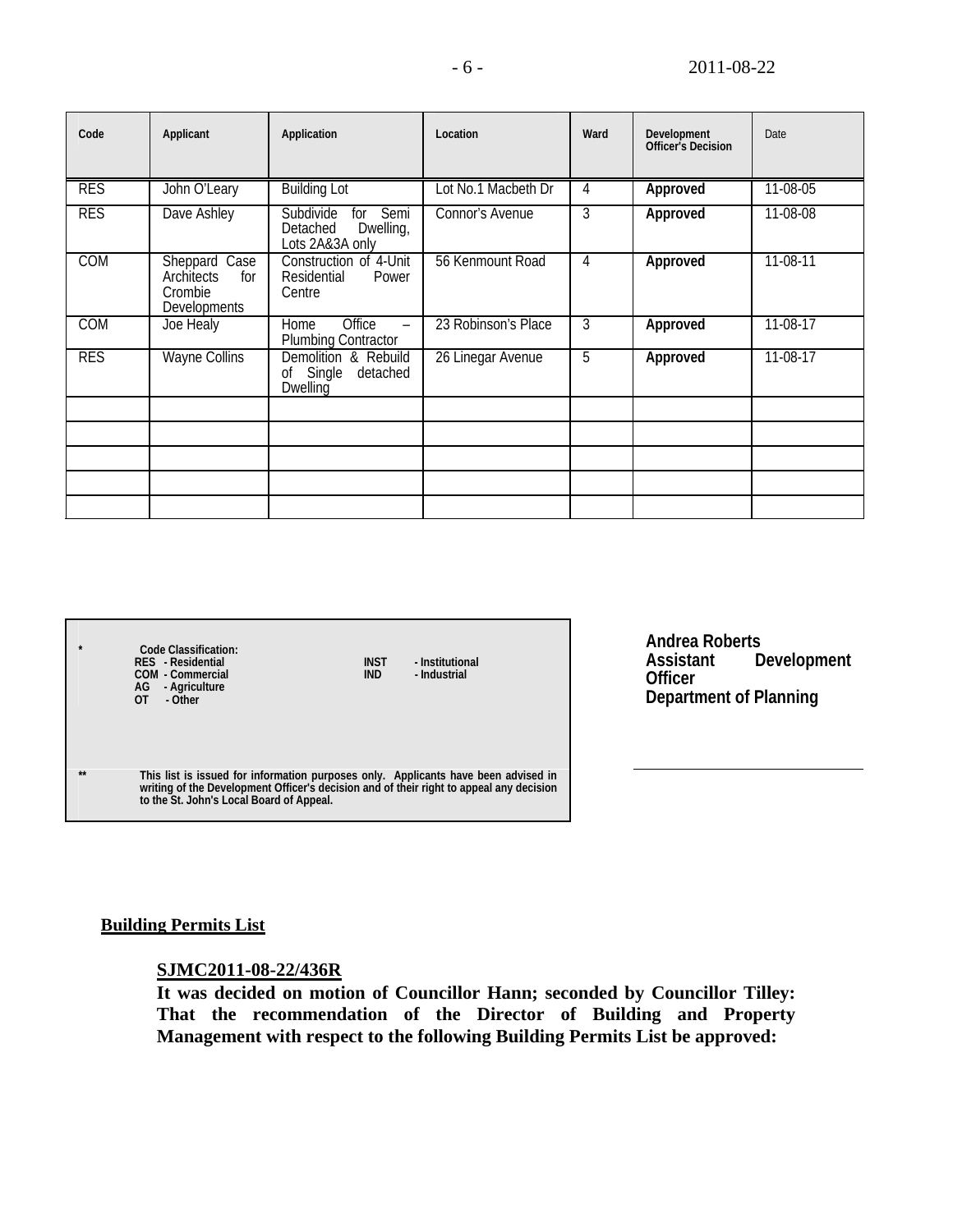2011/08/17

Permits List

#### **CLASS: COMMERCIAL**

 GARRY CRANFORD CAVENDISH SQ CO RETAIL STORE MARIES MINI MART 197 ELIZABETH AVE COHEN'S HOME FURNISHINGS 81 KENMOUNT RD NEWFOUNDLAND STRUCTURES INC. 8-10 ROWAN ST FORTIS PROPERTIES CORP SPRINGDALE STREET SW VACANT LAND

 ULTRAMAR LTD. 52 KENMOUNT RD RN SERVICE STATION ALISTAIR INVESTMENTS INC 250 DUCKWORTH ST SW RESTAURANT TECHNIPLEX 39 CHURCHILL AVE SN OFFICE<br>PIPERS 33-37 ELIZABETH AVE SN RETAIL STORE PIPERS 33-37 ELIZABETH AVE SN RETAIL STORE SN RETAIL STORE MARIES MINI MART 197 ELIZABETH AVE SN RETAIL STORE COHEN'S HOME FURNISHINGS 81 KENMOUNT RD MS RETAIL STORE HICKMAN MOTORS LIMITED 85-95 KENMOUNT RD SN CAR SALES LOT ATHOME FURNISHINGS 193 KENMOUNT RD MS RETAIL STORE HI-PERFORMANCE 205 LOGY BAY RD MS CLUB PROJECT MGMT SERVICES SPRINGDALE ST-SITE TRAILER MC ACCES SPRINGDALE ST-SITE TRAILER NC ACCESSORY BUILDING MAGNA CONTRACTING 2 STAVANGER DR NC ACCESSORY BUILDING YOU YOU SHOES THE ST CONSERVATION OF THE STORE TO A SHOES TO A LIZE WATER ST KGM ENTERPRISES LTD. 391 DUCKWORTH ST RN TAVERN GERALD BARRETT  $\begin{array}{ccc} 223 \, \text{DUCKWORTH} \text{ } ST \end{array}$  RN MIXED USE ULTRAMAR LTD. 52 KENMOUNT RD RN SERVICE STATION ACADEMY CANADA INC. 37 HARDING RD RN COMMERCIAL SCHOOL SEARS CANADA INC. AVALON MALL, SEARS CANADA RN RETAIL STORE H & M GLOBAL INC 323 KENMOUNT RD CR OFFICE ST JOHN'S MEDICAL HOLDINGS LTD 427 NEWFOUNDLAND DR RN CLINIC BARNEY'S (1975) LIMITED 115 DUCKWORTH ST SW MIXED USE THE DOGHOUSE SUPPLIES INC. 204 DUCKWORTH ST RN RETAIL STORE BOGARTS JEWELLERY LIMITED AVALON MALL (DIVANA'S JEWELRY) RN RETAIL STORE IDEA FACTORY DEANERY AVE RN COMMUNICATIONS USE

 **CLASS: INDUSTRIAL** 

THIS WEEK \$ .00

THIS WEEK \$ 1,240,925.00

#### **CLASS: GOVERNMENT/INSTITUTIONAL**

| NFLD. LIOUOR COMMISSION      | 474 TOPSAIL RD          | RN ADMIN BLDG/GOV/NON-PROFIT |
|------------------------------|-------------------------|------------------------------|
| FED. GOV'T. (D.F.O. COMPLEX) | 80 EAST WHITE HILLS RD  | RN ADMIN BLDG/GOV/NON-PROFIT |
| THE TOWER CORPORATE CAMPUS   | 235 WATERFORD BRIDGE RD | SW PARKING LOT               |
| CITY OF ST. JOHN'S           | 507 MAIN RD             | NC RECREATIONAL USE          |
| THE TOWER CORPORATE CAMPUS   | 276 WATERFORD BRIDGE RD | SW COMMERCIAL SCHOOL         |
| FEDERAL GOV'T HRSDC          | 40 MEWS PL              | RN ADMIN BLDG/GOV/NON-PROFIT |
| WATER TREATMENT PLANT        | 90 DENSMORE'S LANE      | RN ADMIN BLDG/GOV/NON-PROFIT |
|                              |                         |                              |

### THIS WEEK \$ 3,194,562.00

#### **CLASS: RESIDENTIAL**

| DONOVAN HOMES LTD          | 3 ADVENTURE AVE, LOT 82     | NC SINGLE DETACHED DWELLING |
|----------------------------|-----------------------------|-----------------------------|
| NEW VICTORIAN HOMES        | 7 ANTELOPE ST, LOT 103      | NC SINGLE DETACHED DWELLING |
| PETER & STEPHANIE UPWARD   | 11 ANTELOPE ST              | NC ACCESSORY BUILDING       |
| TONY O'NEILL               | 18 BARRY PL                 | NC ACCESSORY BUILDING       |
| DEBORAH H PIERCEY          | 69 BEOTHUCK ST              | NC ACCESSORY BUILDING       |
| DONNA BERNADETTE MCGRATH & | 12 BERRY ST                 | NC PATIO DECK               |
| JOHN O'RIELLY AND          | 13 BLUE JACKET PL           | NC ACCESSORY BUILDING       |
| ERCO HOMES                 | 98 BLUE PUTTEE DR. LOT 108  | NC SINGLE DETACHED DWELLING |
| NEW VICTORIAN HOMES        | 114 BLUE PUTTEE DR. LOT 154 | NC SINGLE DETACHED DWELLING |
|                            |                             |                             |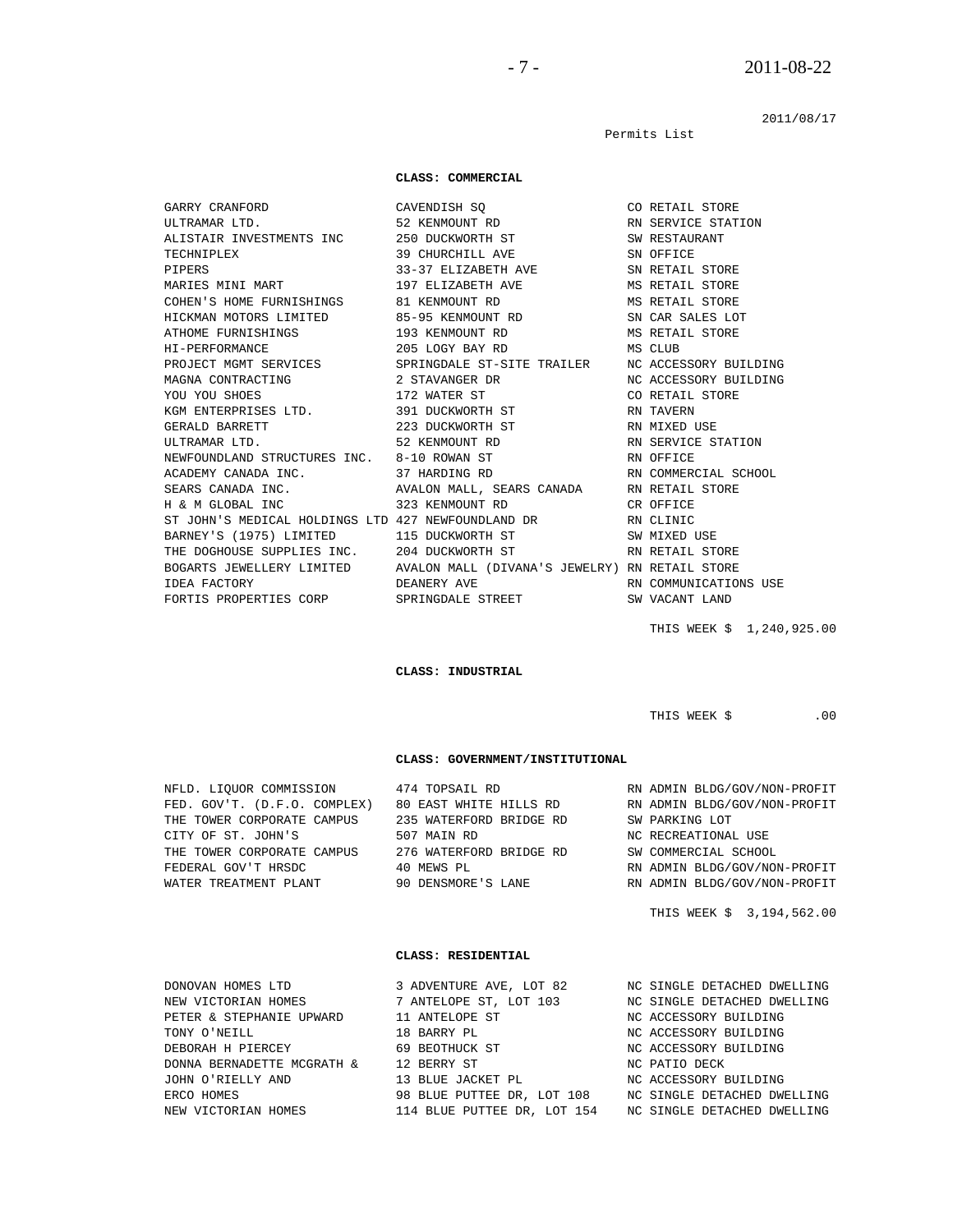SHIRLEY EALES 240 BROOKFIELD RD NC ACCESSORY BUILDING<br>
DAVID DINNE & DARLENE DINNE 34 CARE RINE ST DAVID DUNNE & DARLENE DUNNE 34 CAPE PINE ST NC ACCESSORY BUILDING<br>CLOVER CONSTRUCTION INC. 58 CAPE PINE ST, LOT 72 NC SINGLE DETACHED DWELLING CLOVER CONSTRUCTION INC. 58 CAPE PINE ST, LOT 72<br>BALNAFAD COMPANY LTD. 59 CAPE PINE ST, LOT 28 BALNAFAD COMPANY LTD. 59 CAPE PINE ST, LOT 28 NC SINGLE DETACHED DWELLING CLOVER CONSTRUCTION INC. 89 CAPE PINE ST, LOT 42 NC SINGLE DETACHED DWELLING KATHLEEN HANSEN 5 CANSO PL NC ACCESSORY BUILDING GEORGE HOYLES 88 CASTLE BRIDGE DR NC ACCESSORY BUILDING CMJ HOLDINGS LIMITED 32 COOK ST NC FENCE KARWOOD CONTRACTING 52 COUNTRY GROVE PL, LOT 71 NC SINGLE DETACHED DWELLING MARION DORMODY 21 CUMBERLAND CRES NO FENCE ERCO HOMES 18 DAUNTLESS ST, LOT 137 NC SINGLE DETACHED DWELLING DAVID MICHAEL SMITH AND 12 DUMBARTON PL NC FENCE C & E HOLDINGS LTD. 293 EMPIRE AVE NC PATIO DECK CRAIG HOLWELL **639 EMPIRE AVE NC PATIO DECK** RICHARD M. SQUIRES 29 ENNIS AVE NO FENCE DAVID LOCKE 69A FAHEY ST NC PATIO DECK TERRY COLE AND RENEE COLE 54 FRANCIS ST NO FENCE JOHN HUTCHINGS 55 ST NO RENCE JOHN HUTCHINGS JUDY ABBOTT 70 FRANCIS ST NC FENCE DELTON MCGRATH 14 GIBBS PL NC SINGLE DETACHED & SUB.APT RONALD KINNIE 27 GIL EANNES DR NC PATIO DECK FAIRVIEW INVESTMENTS LIMITED 174 GREAT EASTERN AVE, LOT 123 NC SINGLE DETACHED & SUB.APT LUKE YETMAN 39B GUZZWELL DR NC ACCESSORY BUILDING C.LLOYD BUTTON 327 HAMILTON AVE NC ACCESSORY BUILDING JANICE THISTLE 61 HOLBROOK AVE NC SINGLE DETACHED DWELLING ANNABETH LOVEYS 19 HOPEDALE CRES NC FENCE<br>REARDON CONSTRUCTION & DEV LTD 40 JENNMAR CRES, LOT 125 NC SINGLE DETACHED DWELLING REARDON CONSTRUCTION & DEV LTD 40 JENNMAR CRES, LOT 125 GARY DAWSON  $41$  JENNMAR CRES GARY DAWSON 41 JENNMAR CRES NC ACCESSORY BUILDING REARDON CONSTRUCTION & DEV LTD 57 JENNMAR CRES - LOT 100 NC SINGLE DETACHED DWELLING<br>REARDON CONSTRUCTION & DEV LTD 63 JENNMAR CRES, LOT 103 NC SINGLE DETACHED DWELLING REARDON CONSTRUCTION & DEV LTD 63 JENNMAR CRES, LOT 103 ROBERT HUMPHRIES 147 LADYSMITH DR NC ACCESSORY BUILDING MITCHELL J. RUMBOLT 36 LARNER ST NC PATIO DECK SHERRY LYNN M. JANES 59 LESLIE ST NC PATIO DECK JOHN T. SNOW & 26 LIONS RD<br>
ERCO HOMES 9 MCCRAE ST, LOT 122 ERCO HOMES 6 MORES 9 MORTAL ST, LOT 122 NO SINGLE DETACHED DWELLING<br>SKYMARK CONTRACTING MAIN RD MORTALING NO SINGLE DETACHED DWELLING DENISE BUTT 80 MELVILLE PL NC FENCE JONATHAN FARRELL AND 7 MIKE ADAM PL NC FENCE ROBERT MORAN 6 MONTGOMERY ST NC FENCE ATLANTIC HOMES LTD. 9 NERISSA PL, LOT 450 NC SINGLE DETACHED & SUB.APT COREY HELLINGS 25 NOTRE DAME DR NC ACCESSORY BUILDING GAVIN LOVELESS 63 NOTRE DAME DR NC PATIO DECK GAVIN LOVELESS 63 NOTRE DAME DR NC FENCE ALEXANDER LACEY AND 192 OLD PETTY HARBOUR RD NC SINGLE DETACHED & SUB.APT BARRY NOLAN 101 PEARLTOWN RD ANDRE HODDER 24 PETITE FORTE DR NC FENCE  $\begin{array}{lllllllllllllll} \texttt{MICHAEL} & \texttt{WILLIAMSON} & \texttt{\&} & \texttt{34 PETITE FORTE} & \texttt{DR} & \texttt{N} & \texttt{N} & \texttt{FENCE} \\ \texttt{GERALD LUTHER} & & & & 101 & \texttt{PROWSE} & \texttt{AVE} & \texttt{N} & \texttt{N} & \texttt{FENCE} \\ \end{array}$ GERALD LUTHER 101 PROWSE AVE MITCHELL WINTER 10 RICKETTS RD NC PATIO DECK STEPHEN ESCOTT 74 RIDGE RD NC ACCESSORY BUILDING TOM MARNELL 10 ROSALIND ST NC FENCE PAUL WARREN 7 ROSE ABBEY ST NC ACCESSORY BUILDING CARDINAL HOMES LIMITED 72 ROTARY DR NC SINGLE DETACHED & SUB.APT CARDINAL HOMES LIMITED 74 ROTARY DR, LOT 90 NC SINGLE DETACHED & SUB.APT NEW VICTORIAN HOMES 5 ROWSELL PL, LOT 55 NO SINGLE DETACHED DWELLING<br>KENNETH SNELGROVE 54 SMITHVILLE CRES NO PATIO DECK KENNETH SNELGROVE 54 SMITHVILLE CRES<br>
JOSEPHINE CHAYTOR 634 SOUTHSIDE RD JOSEPHINE CHAYTOR 634 SOUTHSIDE RD NC ACCESSORY BUILDING MIKE PARRELL 615 SOUTHSIDE RD NC ACCESSORY BUILDING TODD CONSTANTINE  $16$  STEAD PL NC ACCESSORY BUILDING SKYMARK CONTRACTING 23 SUMAC ST, LOT 92 NC SINGLE DETACHED DWELLING JAMES MURRAY 1 WATERFORD AVE NC SINGLE DETACHED DWELLING

 NEW VICTORIAN HOMES 109 BLUE PUTTEE DR NC SINGLE DETACHED DWELLING MAIN RD NC SINGLE DETACHED DWELLING LUC BEAULIEU 16 WATERFORD BRIDGE RD NC FENCE LARRY & MICHELLE MAHER 140 1/2 WATERFORD BRIDGE RD NC ACCESSORY BUILDING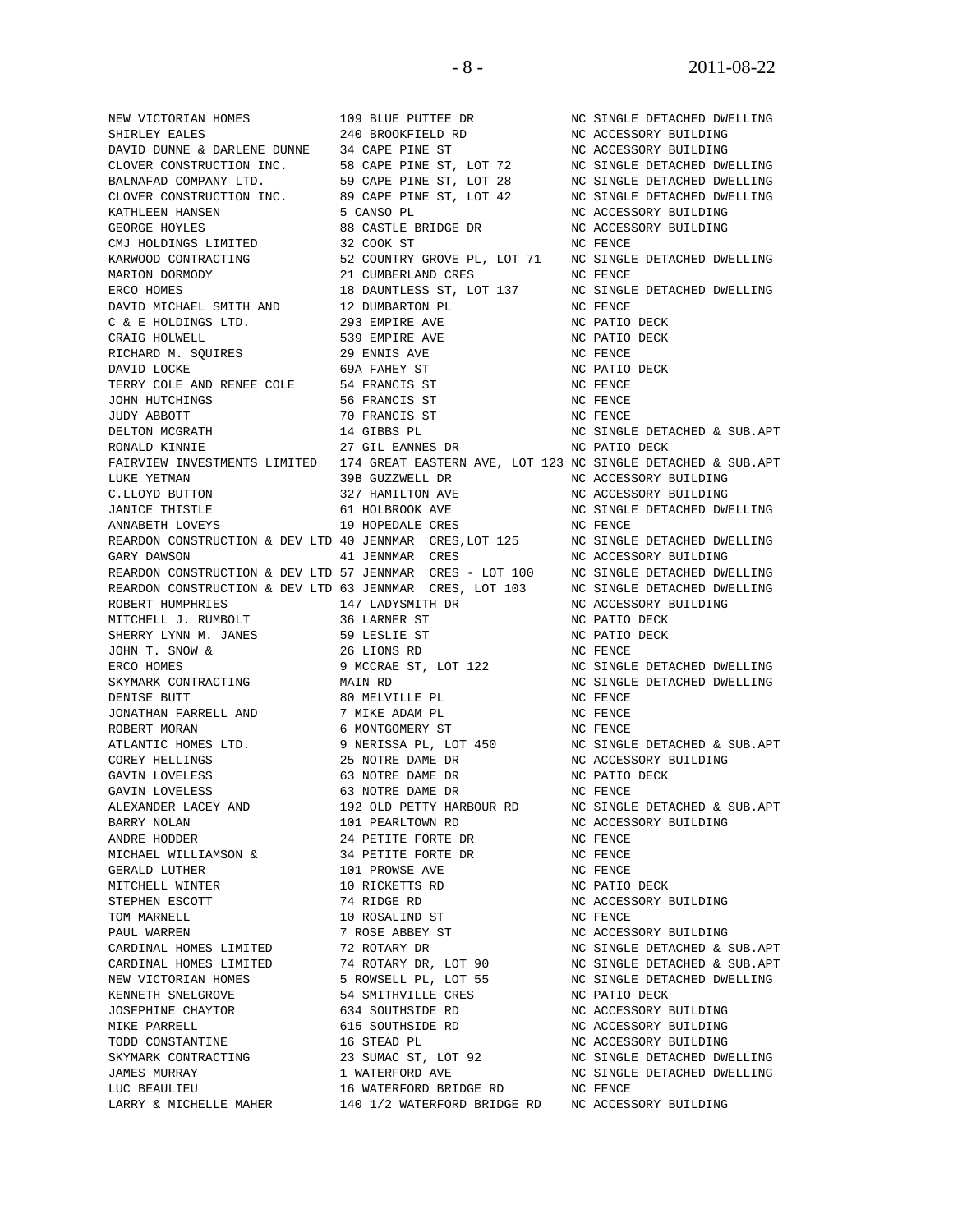BELL FLORENCE O'FLYNN 15 WATSON ST NC FENCE LORI ANN LONG 19 MOUNTAINVIEW DR<br>ROGER WHALEN 126 GREAT EASTERN AVE ROGER WHALEN 126 GREAT EASTERN AVE CR SUBSIDIARY APARTMENT STEPHEN HICKS 28 HATCHER ST CR SUBSIDIARY APARTMENT C WAYNE SMITH<br>
C WAYNE SMITH 71 PETITE FORTE DR CR SUBSIDIARY APARTMENT<br>
COLIN KRULICKI AND 59 BRAD GUSHUE CRES EX PATIO DECK FIONNUALA MCMAHON CRAIG LESTER 207 BROOKFIELD RD EX SINGLE DETACHED DWELLING PAUL DANCEY 10 GOOSEBERRY LANE EX SINGLE DETACHED DWELLING DAVID CRAGGS & ALISON CRAGGS 9 MEADOWGREEN PL EX SINGLE DETACHED DWELLING<br>DAVID PETERS 3 RODNEY ST EX SINGLE DETACHED DWELLING DAVID PETERS 3 RODNEY ST EX SINGLE DETACHED DWELLING STEPHEN PUDDESTER 3 ARGYLE ST RN SINGLE DETACHED DWELLING B.F. HOLDINGS LTD. 4 BARTER'S HILL PL RISEMI-DETACHED DWELLING EDWARD HOLLAHAN 60 BATTERY RD RN SINGLE DETACHED DWELLING ERCO HOMES 6 16 BLUE JACKET PL 6 RN SINGLE DETACHED DWELLING BALNAFAD COMPANY LTD. **77 CAPE PINE ST** RN SINGLE DETACHED DWELLING CEARA MAUREEN BRENTON 6 CHARLTON ST STRING RN TOWNHOUSING BRENDAN GREGORY **7 CORK PL RIGLE DETACHED DWELLING** GARY LETHBRIDGE 88 FAULKNER ST RN SINGLE DETACHED DWELLING SHIRLEY SCOTT 49 FLOWER HILL RN SEMI-DETACHED DWELLING PAUL SNOW **43 FRANCIS ST** RN SINGLE DETACHED DWELLING CHARLOTTE BARBOUR 14A FRESHWATER RD RN APARTMENT BUILDING SPENCER WHEELER  $\begin{array}{ccc} 26 & \text{GOWER} & \text{ST} \end{array}$  RN SEMI-DETACHED DWELLING JONATHAN HARVEY WEIR 176 GOWER ST RN SEMI-DETACHED DWELLING JIM MARSHALL 149 GOWER ST RN SEMI-DETACHED DWELLING UIM MARSHALL<br>VICTORIAN FINISH 148 HAMILTON AVE RN SINGLE DETACHED DWELLING<br>CLAUDE BISHOP 34 HIGHLAND DR RN SINGLE DETACHED DWELLING CLAUDE BISHOP 34 HIGHLAND DR RN SINGLE DETACHED DWELLING BRIAN JOHNSTON 34 HYDE PARK DR RN SINGLE DETACHED DWELLING GEORGE MILLS 96 LIME ST SHIRLEY COX 63 LIME ST RN SINGLE DETACHED DWELLING  $\begin{tabular}{lllllllllllllllllllll} \multicolumn{3}{c}{\textbf{FRANK KING}} & \multicolumn{3}{c}{24\textbf{ LONDON RD}} & \multicolumn{3}{c}{\textbf{RN}} & \multicolumn{3}{c}{\textbf{RN}} & \multicolumn{3}{c}{\textbf{SN}} & \multicolumn{3}{c}{\textbf{SN}} & \multicolumn{3}{c}{\textbf{SN}} & \multicolumn{3}{c}{\textbf{SN}} & \multicolumn{3}{c}{\textbf{SN}} & \multicolumn{3}{c}{\textbf{SN}} & \multicolumn{3}{c}{\textbf{SN}} & \multicolumn{3}{c}{\textbf{SN}} & \mult$  LEO J. FUREY & FRANCES HAWLEY 7 MAPLE ST RN SINGLE DETACHED DWELLING DOREEN STOKES 11 MERASHEEN PL LEONARD CLARKE 26 MONKSTOWN RD LEONARD CLARKE 26 MONKSTOWN RD RN BOARDING HOUSE(4 OR LESS) RICHARD RIVKIN/ROBIN ANDERSON 54 MONKSTOWN RD RN SEMI-DETACHED DWELLING AJAY PAL SINGH KHURAL AND 9 O'DEA PL NEIL MATTHEWS 9 OSBOURNE ST RN SINGLE DETACHED DWELLING 60548 NEWFOUNDLAND AND 60 QUEEN'S RD RN TOWNHOUSING AIDEN & ELIZABETH DUFF 86 QUIDI VIDI VILLAGE RD RN SINGLE DETACHED DWELLING MICHELLE DELANEY 36 WILLIAM ST RN SEMI-DETACHED DWELLING RAYMOND SPURRELL & JODIE 7 CHAFE'S LANE SW SINGLE DETACHED DWELLING JUDY ABBOTT 70 FRANCIS ST SW SWIMMING POOL WAYNE KEAN 62 HOPEDALE CRES SW SINGLE DETACHED DWELLING BARRY/DIANNE BASTOW/CO-OP TR. 8 KILBRIDE AVE SW SINGLE DETACHED DWELLING

 ALVIN & LAURA ANTLE 2 WATSON ST NC ACCESSORY BUILDING 59 BRAD GUSHUE CRES EX PATIO DECK<br>7 BRITISH SQ EX TOWNHOUSING

THIS WEEK \$ 6,456,549.00

#### **CLASS: DEMOLITION**

JANICE THISTLE 61 HOLBROOK AVE DM SINGLE DETACHED DWELLING

THIS WEEK \$ 25,000.00

THIS WEEK''S TOTAL: \$ 10,917,036.00

REPAIR PERMITS ISSUED: 2011/08/04 TO 2011/08/17 \$ 282,380.00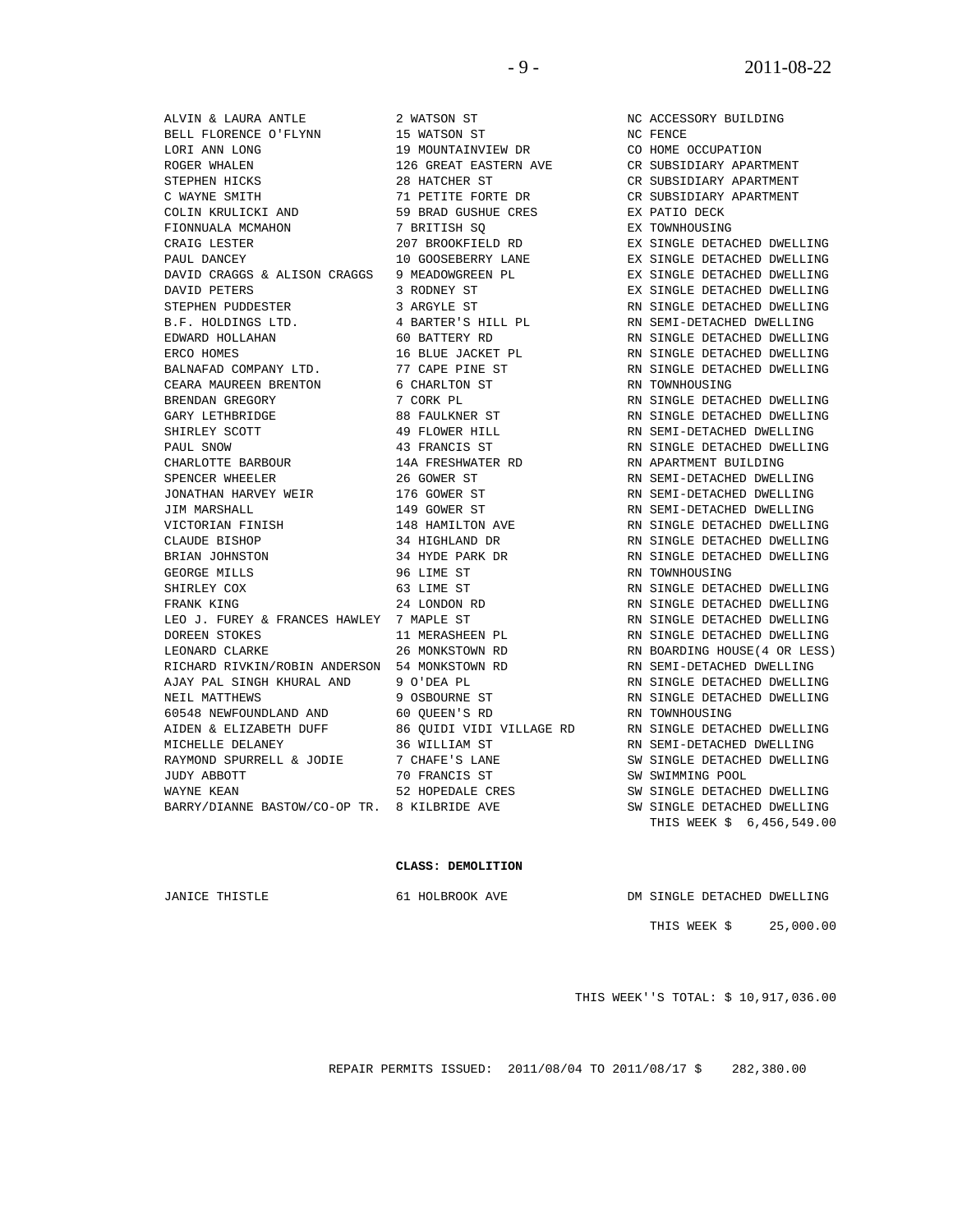#### LEGEND

|     | CO CHANGE OF OCCUPANCY  |
|-----|-------------------------|
|     | CR CHNG OF OCC/RENOVTNS |
|     | EX EXTENSION            |
|     | NC NEW CONSTRUCTION     |
| OC. | OCCUPANT CHANGE         |
|     | RN RENOVATIONS          |
|     |                         |

- 
- TI TENANT IMPROVEMENTS
- DV DEVELOPMENT FILE WS WOODSTOVE SW SITE WORK DM DEMOLITION

CC CHIMNEY CONSTRUCTION CD CHIMNEY DEMOLITION

SN SIGN MS MOBILE SIGN

#### **REJECTIONS:**

**6 Aylward Place – Your application to widen the driveway 8-10 feet has been rejected as per the City of St. John's Engineering Department & Traffic Division** 

**484 Water Street – Your application for the installatiaon fo signage has been rejected as per the City of St. John's Heritage Sign By-Law.** 

**1 Regina Place – Your application for the construction for a side extension has been rejected as per Section 10.3.3 (c) of the City of St. John's Development Regulations** 

#### **Payrolls and Accounts**

#### **SJMC2011-08-22/437R**

**It was decided on motion of Councillor Hann; seconded by Councillor Tilley: That the following Payrolls and Accounts for the weeks ending August 11 and 18, 2011 be approved:** 

# **Weekly Payment Vouchers For The Week Ending August 11, 2011**

### **PAYROLL**

| <b>ACCOUNTS PAYABLE</b> | \$1,942,232.16 |
|-------------------------|----------------|
| Bi-Weekly Casual        | \$146,353.88   |
| Public Works            | \$394,493.01   |

**Total: \$ 2,483,079.05**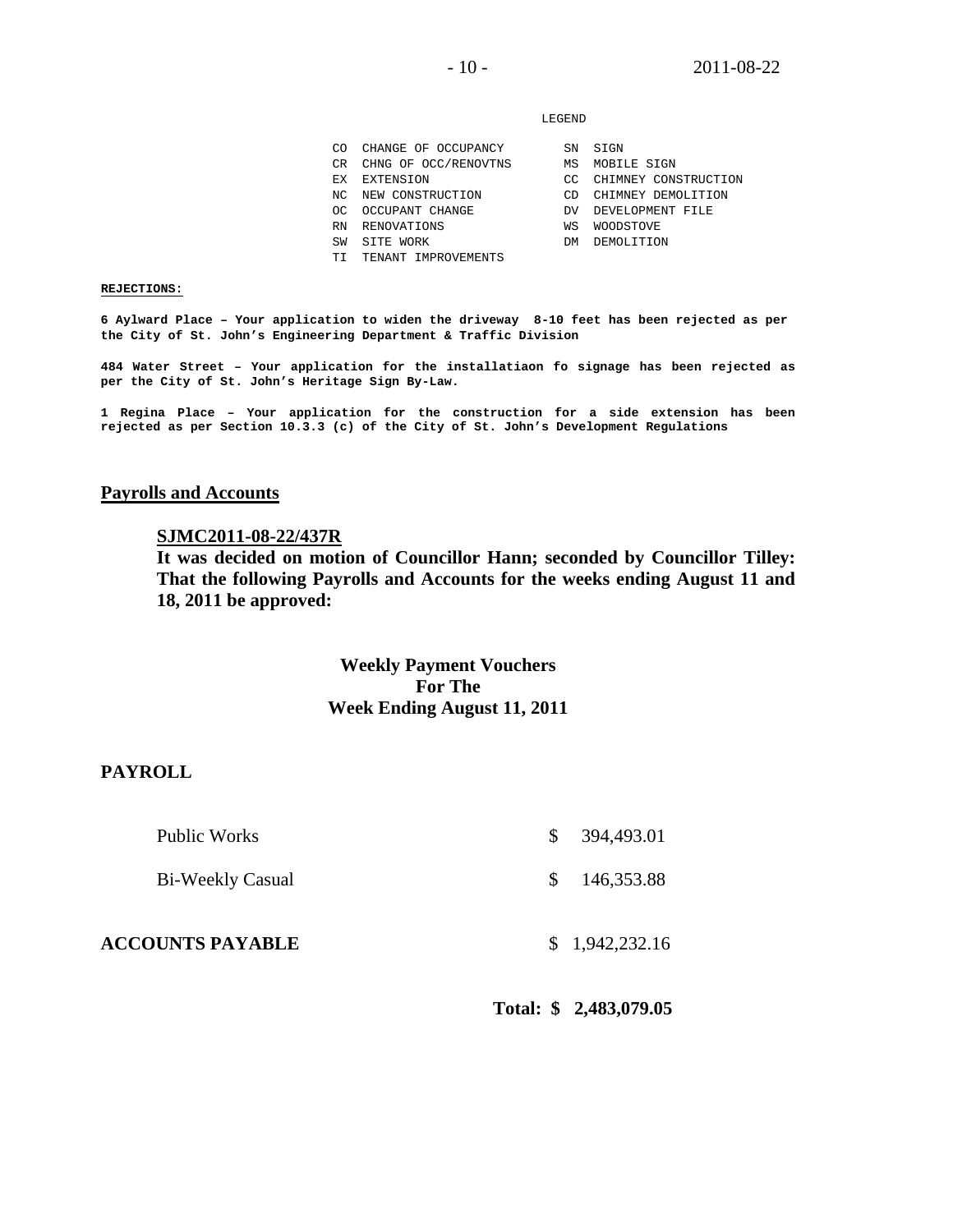# **Weekly Payment Vouchers For The Week Ending August 18, 2011**

# **PAYROLL**

| Public Works                    | \$371,481.51 |
|---------------------------------|--------------|
| Bi-Weekly Administration        | \$775,968.88 |
| <b>Bi-Weekly Management</b>     | \$637,179.85 |
| <b>Regional Fire Department</b> | \$766,269.10 |

#### **ACCOUNTS PAYABLE** \$1,921,817.14

**Total: \$4,472,716.48** 

### **Tenders**

- a. Tender Three (3) Service Vans
- b. Tender Supply of 28,000 Tonnes Road Salt

### **SJMC2011-08-22/438R**

**It was moved by Councillor Hann; seconded by Councillor Tilley : That the recommendations of the Director of Finance and City Treasurer, be approved and the tenders awarded as follows:** 

- **a. Royal Garage @ \$74,700.00 as per the Public Tendering Act, (taxes not included)**
- **b. A. Harvey & Co. @ \$89.50 tonne loaded on City Trucks and \$91.10 Tonne delivered to City Depot, as per the Public Tendering Act (taxes not included) (Estimated value of winter supply will be \$2,550,800.00)**

 **The motion being put was unanimously carried.**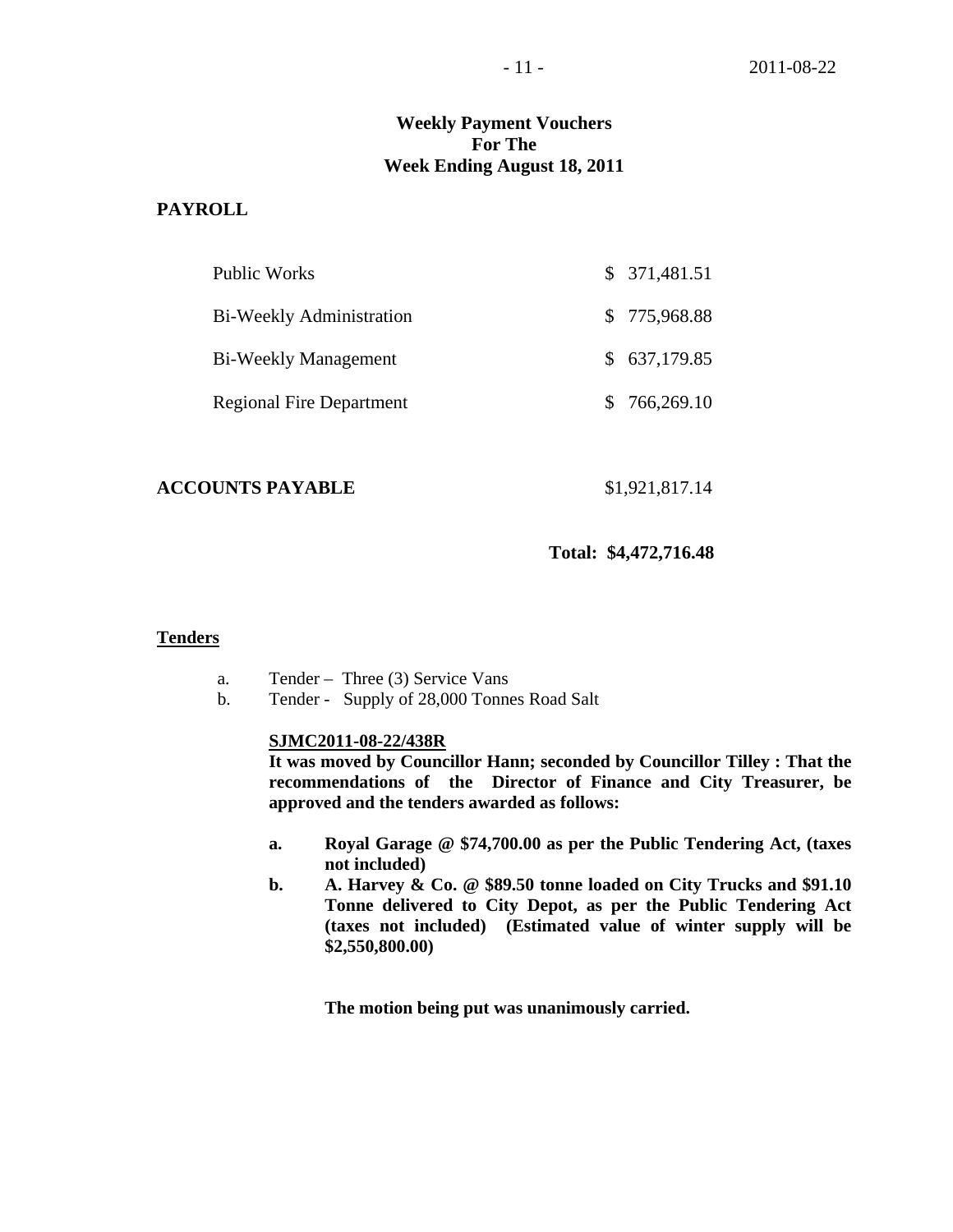# **Travel Authorization for Deputy Mayor Duff**

# **SJMC2011-08-22/439R**

**It was moved by Councillor Colbert; seconded by Councillor Hickman: That travel by Deputy Mayor Duff to FCM Board of Directors' Meeting, Nelson, British Columbia, September 6 to 11, 2011, be approved.** 

 **The motion being put was unanimously carried.** 

# **Email to Deputy Mayor Duff from Deborah O'Reilly, Executive Director, Newfoundland Historic Trust Re Doors Open 2011, August 27 to 28\_\_\_\_**

Council considered as information the above noted email regarding Doors Open, 2011, August 27 to 28. Councillor Duff agreed to follow-up on a query by Councillor Tilley on why the CLB was not included this year as a participating site.

# **Re: Fortis Properties Inc. – New Gower Street**

Council considered a memorandum dated August 18, 2011 from the City Solicitor regarding the above noted.

# **SJMC201-08-22/440R**

**It was moved by Councillor Hann; seconded by Councillor O'Leary: That 900 ft2 of surplus City land at New Gower Street be sold to Forts Properties Inc. at a price to be based on \$47.50 sq. ft. rate (approximately \$42,750.00), as recommended by the City Solicitor.** 

 **The motion being put was unanimously carried.** 

# **Email Poll (Ratification)**

# **SJMC2011-08-22/441R**

**It was decided on motion of Councillor Hickman; seconded by Councillor Tilley: That the following email poll be ratified:** 

**Tender - Hurricane Igor Storm Damage Remediation Contract Package 3 Coady Construction & Excavating Ltd., in the amount of \$185,263.50**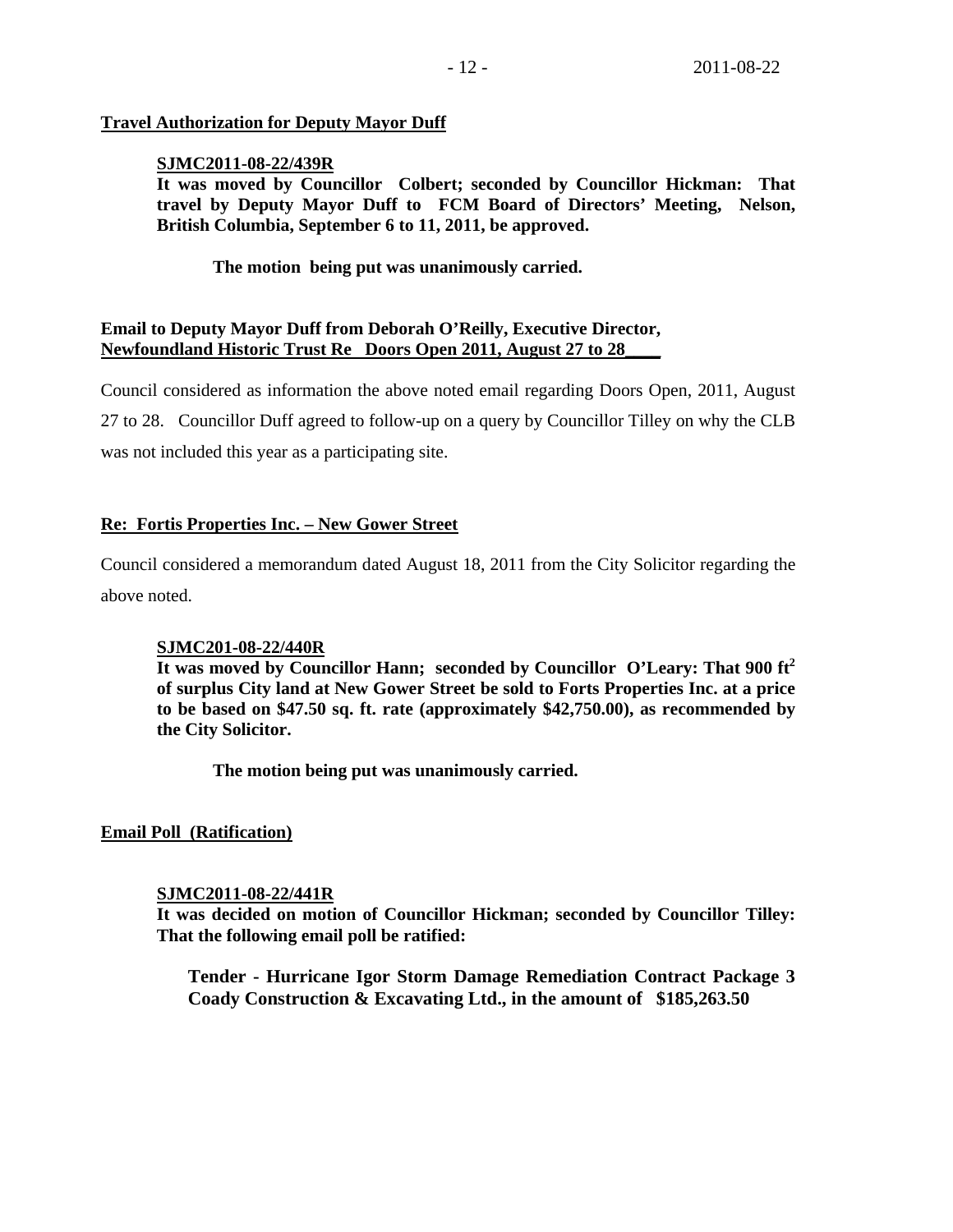# **Request from Doctors without Borders to have their Medecins Sans Frontieres Flag flown at City Hall from Sept. 7 to 12, 2011**

#### **SJMC2011-08-22/442R**

**It was moved by Deputy Mayor Duff; seconded by Councillor Collins: That a request from Doctors without Borders to have their Medecins Sans Frontieres Flag flown at City Hall from Sept. 7 to 12, 2011, be approved.** 

### **The motion being put was unanimously carried.**

### **Media Release – St. John's Receives Best Port Welcome Award**

Council considered as information the above noted media release advising that the port City of St. John's recently received an award from Dream World Cruise Destinations Magazine for Best Port Welcome in 2010.

#### **Angel's Corner**

#### **SJMC2011-08-22/443R**

# **It was moved by Councillor O'Leary; seconded by Deputy Mayor Duff: That the City approve funding in the amount of \$10,000.00 plus a reception towards the Angels Corner Project.**

It was noted by Councillor O'Leary that there is partnership funding from the Province, who have committed to \$10,000 contingent on funding from the City and from the Nunatsiavut Government with in-kind support from Downtown St. John's and the Grand Concourse.

#### **The motion being put was unanimously carried.**

# **Re: Proposed Rezoning of Property, Civic Number 229 Kenmount Road Applicant: Lansing Properties on behalf of Kenmount Properties Inc.\_\_**

Council considered a memorandum dated August 19, 2011 from the Director of Planning regarding the above noted.

#### **SJMC2011-08-22/444R**

**It was moved by Councillor Hanlon; seconded by Councillor Hann: That the following Resolutions for St. John's Municipal Plan Amendment Number 97, 2011 and St. John's Development Regulations Amendment Number 520, 2011 be adopted: and further, that Ms. Marie White, a member of the City's commissioner list be appointed as commissioner to conduct a public hearing on**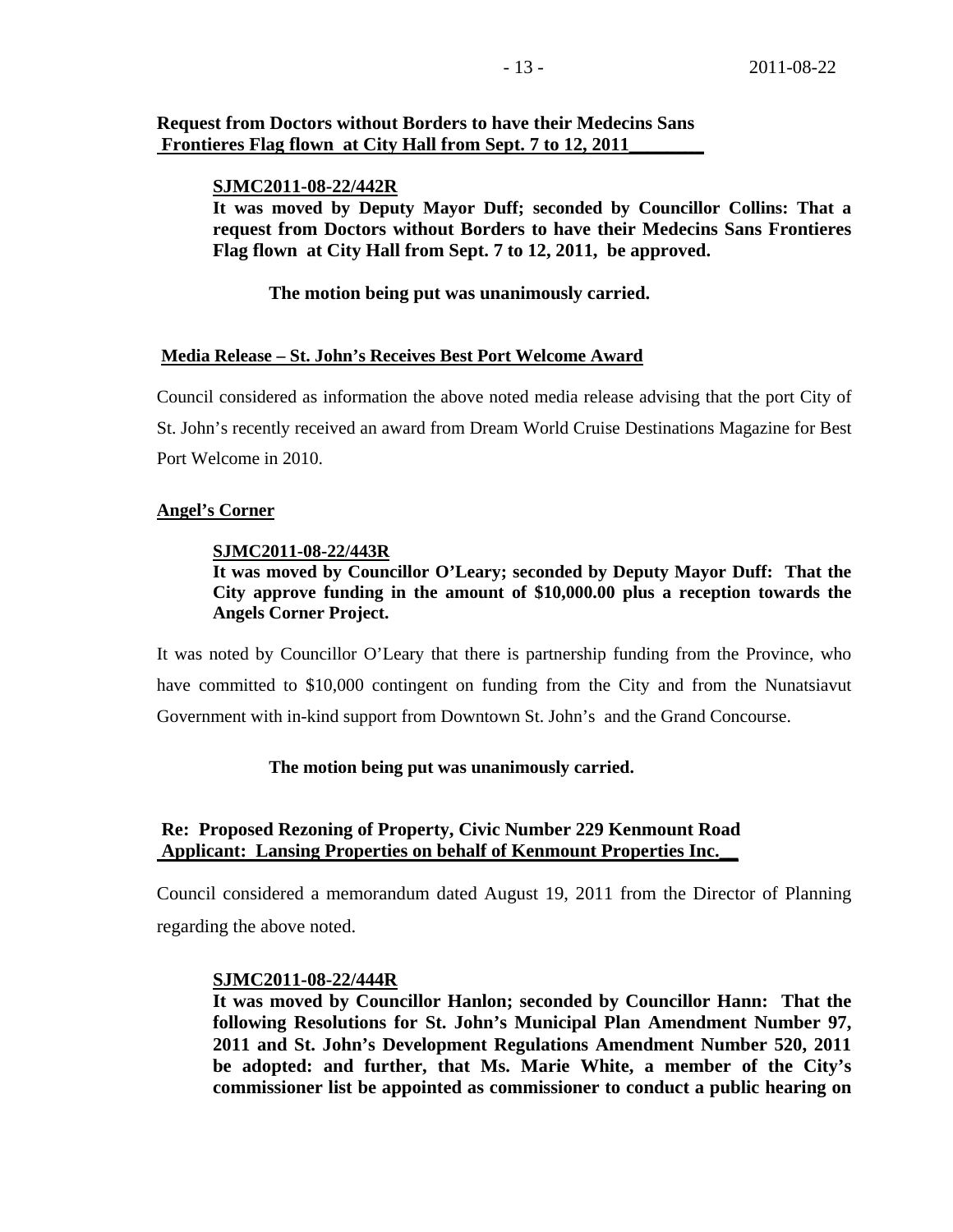**the amendments for Civic Number 229 Kenmount Road. The proposed date for the hearing is Tuesday, September 13, 2011 at City Hall.** 

# **RESOLUTION ST. JOHN'S MUNICIPAL PLAN AMENDMENT NUMBER 97, 2011**

**WHEREAS** the City of St. John's wishes to redesignate property located at Civic Number 229 Kenmount Road.

**BE IT THEREFORE RESOLVED** that the City of St. John's hereby adopts the following map amendment to the St. John's Municipal Plan under the provisions of the Urban and Rural Planning Act:

# **"Redesignate the property at Civic Number 229 Kenmount Road from the Residential Low Density Land Use District to the Commercial Highway Land Use District as shown on Map III–1B attached."**

**BE IT FURTHER RESOLVED** that the City of St. John's requests the Minister of Municipal Affairs to register the proposed amendment in accordance with the requirements of the Urban and Rural Planning Act, 2000.

**IN WITNESS THEREOF** the Seal of the City of St. John's has been hereunto affixed and this Resolution has been signed by the Mayor and the City Clerk on Behalf of Council this  $22<sup>nd</sup>$  day of August, 2011.

**Mayor** 

I hereby certify that this Amendment has been prepared in accordance with the Urban and Rural Planning Act, 2000.

\_\_\_\_\_\_\_\_\_\_\_\_\_\_\_\_\_\_\_\_\_\_\_\_\_\_\_\_\_\_\_\_\_\_\_\_\_\_\_\_\_\_\_

**MCIP** 

**City Clerk** 

**\_\_\_\_\_\_\_\_\_\_\_\_\_\_\_\_\_\_\_\_\_\_\_\_\_\_\_\_\_\_\_** 

 **The motion being put was unanimously carried.**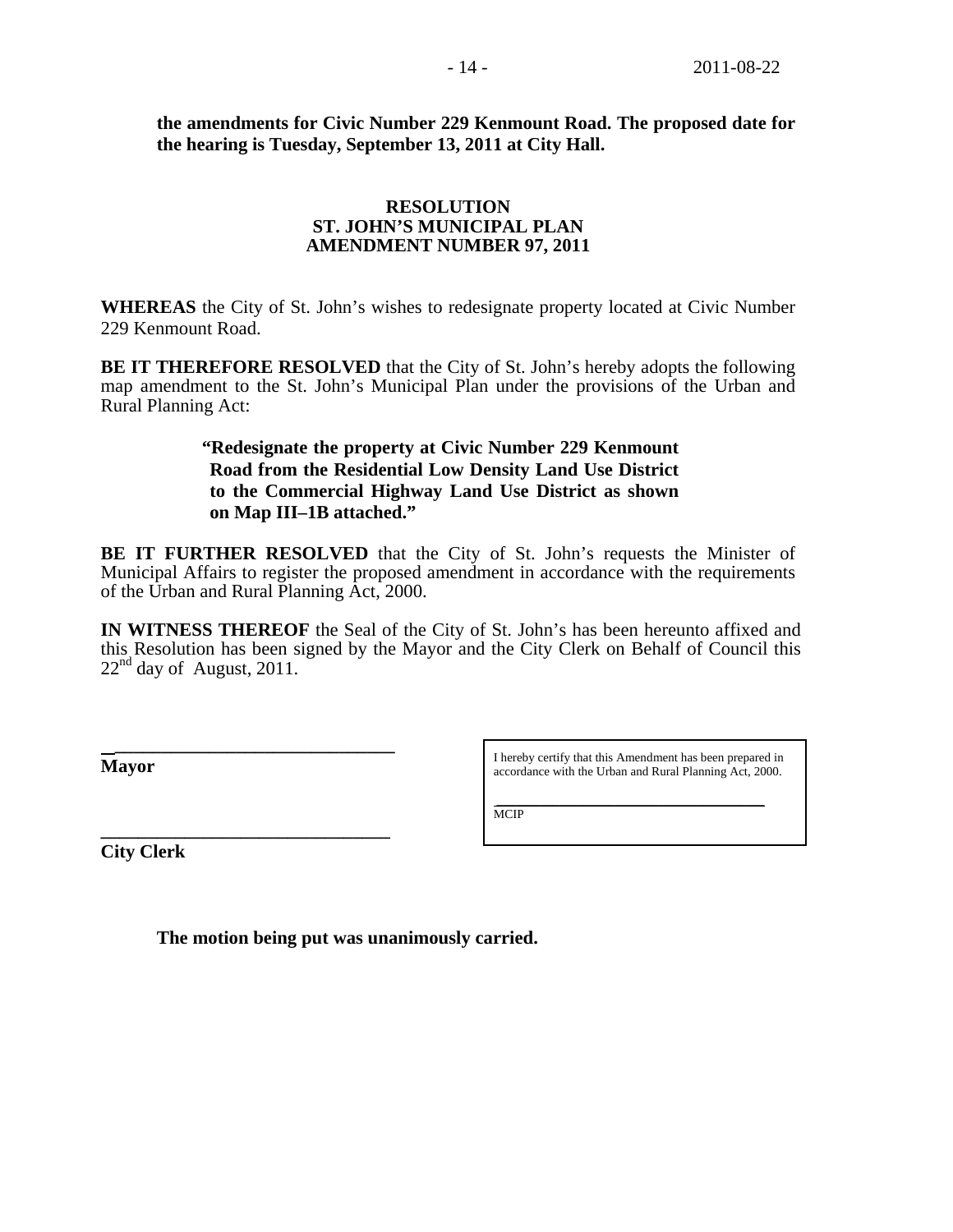| <b>CH</b><br>KENMOUNT ROAD<br><b>CH</b>                                                                                                  | <b>RLD</b>                                                                                                        |
|------------------------------------------------------------------------------------------------------------------------------------------|-------------------------------------------------------------------------------------------------------------------|
| <b>CITY OF ST. JOHN'S</b><br><b>MUNICIPAL PLAN</b><br>Amendment No. 97, 2011                                                             | 2011 08 09 SCALE: 1:2500<br>CITY OF ST. JOHN'S<br>DEPARTMENT OF PLANNING                                          |
| [Map III-1A]                                                                                                                             | I hereby certify that this amendment<br>has been prepared in accordance with the<br>Urban and Rural Planning Act. |
| AREA PROPOSED TO BE REDESIGNATED FROM<br>RESIDENTIAL LOW DENSITY (RLD) LAND USE DISTRICT<br>TO COMMERCIAL HIGHWAY (CH) LAND USE DISTRICT |                                                                                                                   |
| 229 KENMOUNT ROAD (Lansing Properties)                                                                                                   |                                                                                                                   |
|                                                                                                                                          |                                                                                                                   |
|                                                                                                                                          | M.C.I.P. signature and seal                                                                                       |
| <b>Mayor</b>                                                                                                                             |                                                                                                                   |
| <b>City Clerk</b>                                                                                                                        |                                                                                                                   |
| <b>Council Adoption</b>                                                                                                                  | <b>Provincial Registration</b>                                                                                    |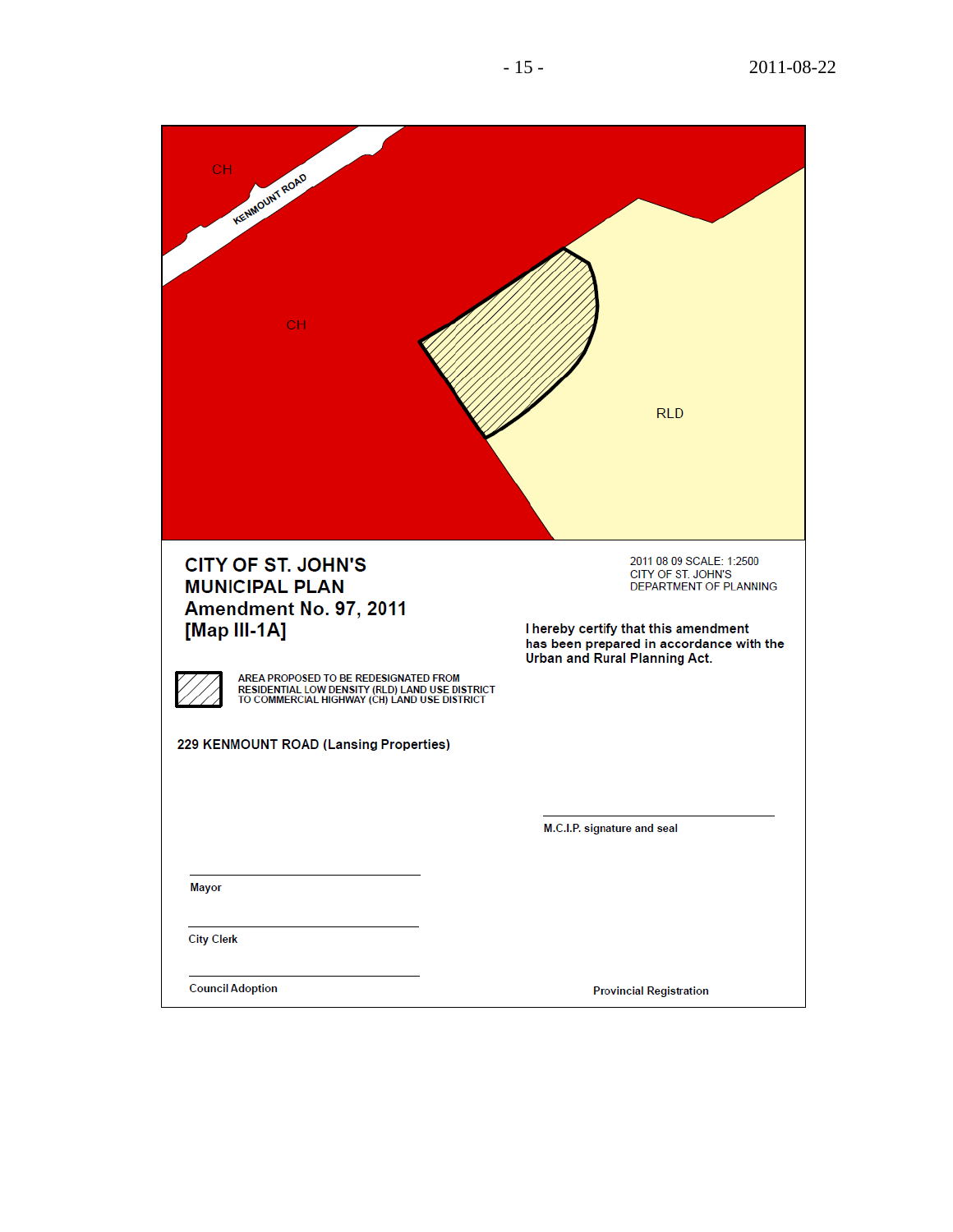### **RESOLUTION ST. JOHN'S DEVELOPMENT REGULATIONS AMENDMENT NUMBER 520, 2011**

**WHEREAS** the City of St. John's wishes to amend the current zoning designation of property located at Civic Number 229 Kenmount Road.

**BE IT THEREFORE RESOLVED** that the City of St. John's hereby adopts the following map amendment to the St. John's Development Regulations under the provisions of the Urban and Rural Planning Act:

# **"Rezone the property at Civic Number 229 Kenmount Road from the Rural (R) Zone to the Commercial Highway (CH) Zone as shown on Map Z-1B attached."**

**BE IT FURTHER RESOLVED** that the City of St. John's requests the Minister of Municipal Affairs to register the proposed amendment in accordance with the requirements of the Urban and Rural Planning Act, 2000.

**IN WITNESS THEREOF** the Seal of the City of St. John's has been hereunto affixed and this Resolution has been signed by the Mayor and the City Clerk on Behalf of Council this  $22<sup>nd</sup>$  day of August, 2011.

**Mayor** 

\_\_\_\_\_\_\_\_\_\_\_\_\_\_\_\_\_\_\_\_\_\_\_\_\_\_\_\_\_\_\_\_\_\_\_\_\_\_\_\_\_\_\_ **\_\_\_\_\_\_\_\_\_\_\_\_\_\_\_\_\_\_\_\_\_\_\_\_\_\_\_\_\_\_\_ Director of Corporate Services/**  $\sqrt{\frac{MCP}{MCP}}$ **City Clerk** 

**\_\_\_\_\_\_\_\_\_\_\_\_\_\_\_\_\_\_\_\_\_\_\_\_\_\_\_\_\_\_\_** 

I hereby certify that this Amendment has been prepared in accordance with the Urban and Rural Planning Act, 2000.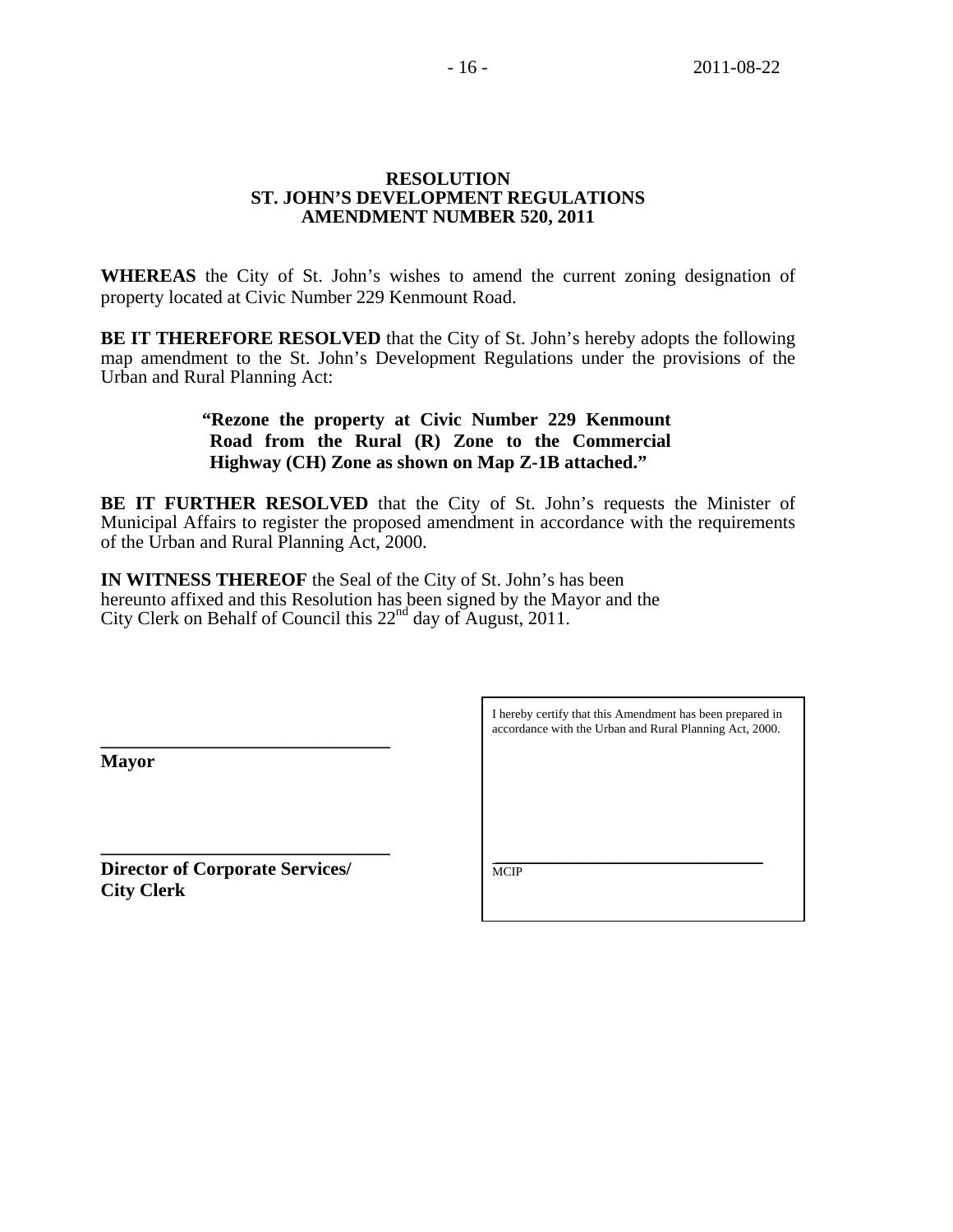| <b>CH</b><br><b>KENMOUNT ROAD</b><br>CH                                                                 | $\mathsf{R}$                                                                                                                                                                                  |
|---------------------------------------------------------------------------------------------------------|-----------------------------------------------------------------------------------------------------------------------------------------------------------------------------------------------|
|                                                                                                         | 擦脚                                                                                                                                                                                            |
| <b>CITY OF ST. JOHN'S</b><br><b>DEVELOPMENT REGULATIONS</b><br>Amendment No. 520, 2011<br>[Map Z-1A]    | 2011 08 09 SCALE: 1:2500<br>CITY OF ST. JOHN'S<br>DEPARTMENT OF PLANNING<br>I hereby certify that this amendment<br>has been prepared in accordance with the<br>Urban and Rural Planning Act. |
| AREA PROPOSED TO BE REZONED FROM<br>RURAL (R) LAND USE ZONE TO<br>COMMERCIAL HIGHWAY (CH) LAND USE ZONE |                                                                                                                                                                                               |
| 229 KENMOUNT ROAD (Lansing Properties)                                                                  |                                                                                                                                                                                               |
|                                                                                                         | M.C.I.P. signature and seal                                                                                                                                                                   |
| <b>Mayor</b>                                                                                            |                                                                                                                                                                                               |
| <b>City Clerk</b>                                                                                       |                                                                                                                                                                                               |
| <b>Council Adoption</b>                                                                                 | <b>Provincial Registration</b>                                                                                                                                                                |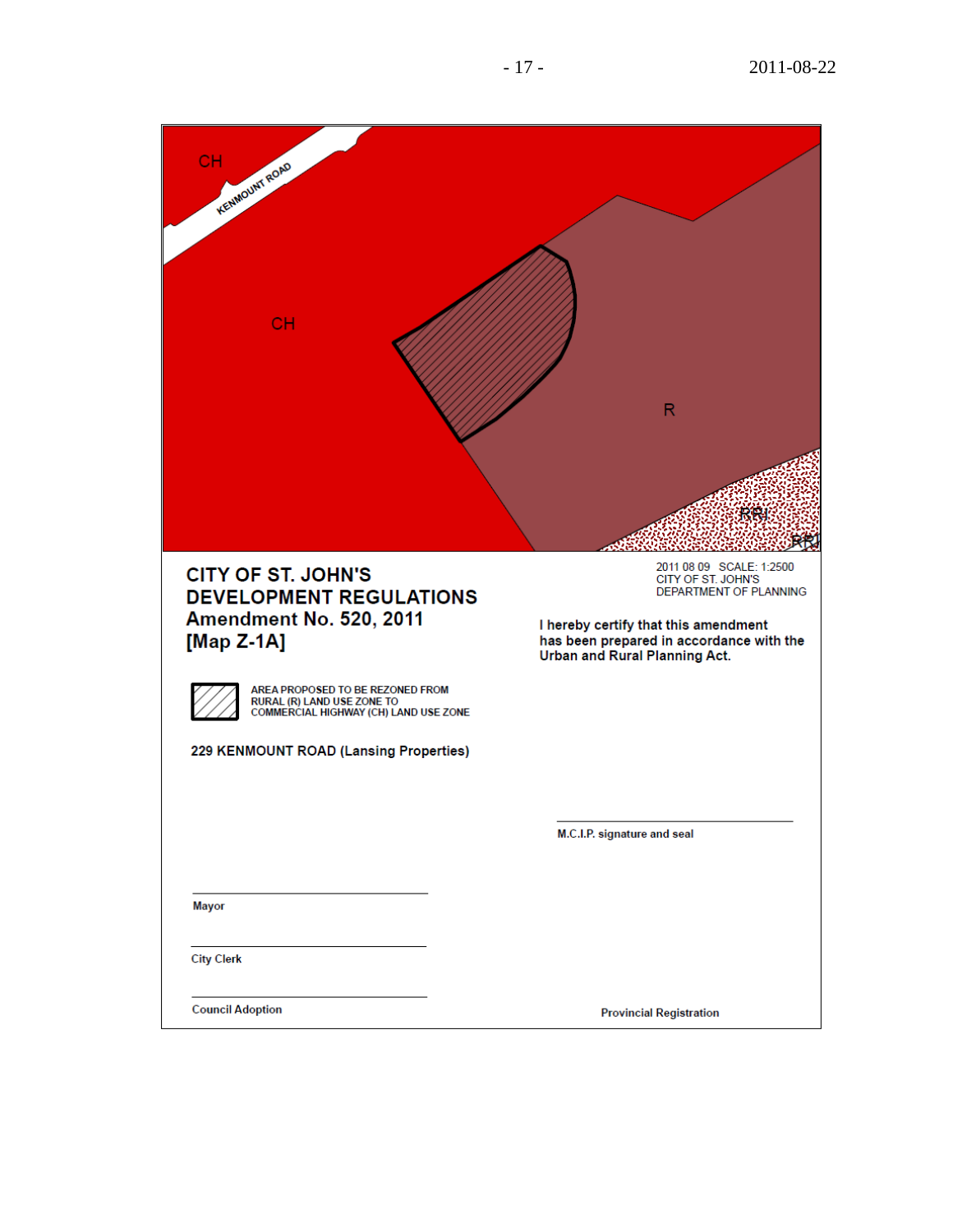### **Deputy Mayor Duff**

Deputy Mayor Duff advised residents that the City has accepted an offer from Newfoundland and Labrador Housing Corporation for the funding of eight additional units to complete the City's Pleasantville Affordable Housing Development.

Deputy Mayor Duff expressed concern with respect to excessive motorcycle noise due to after-market exhaust pipes or removal of the exhaust system baffle. She noted that many people are complaining and asked that the City Manager contact the Department of Justice on the status of the City's request for Provincial legislation to control the noise with a view to finding out the time lines when the legislation can be enacted.

#### **Councillor O'Leary**

Councillor O'Leary also alluded to the lack of response from the Province relative to the enactment of legislation to control motorcycle noise noting that the City has to put pressure on the Province in this regard. She noted that a petition is in the works and that the Canadian Hard of Hearing Association will be providing information on how the excessive noise may affect hearing.

Councillor O'Leary congratulated the Seniors Outreach Program and thanked staff and volunteers on a great job in assisting the seniors in our community.

# **Councillor Hickman**

Councillor Hickman asked that the Police and Traffic Committee consider installing a stop sign at the intersection of Huntingdale Drive and Old Petty Harbour Road.

#### **Councillor Tilley**

Councillor Tilley advised that he has received many complaints from residents in the Canada Drive/Frecker Drive area with respect to the implementation of the Cycling